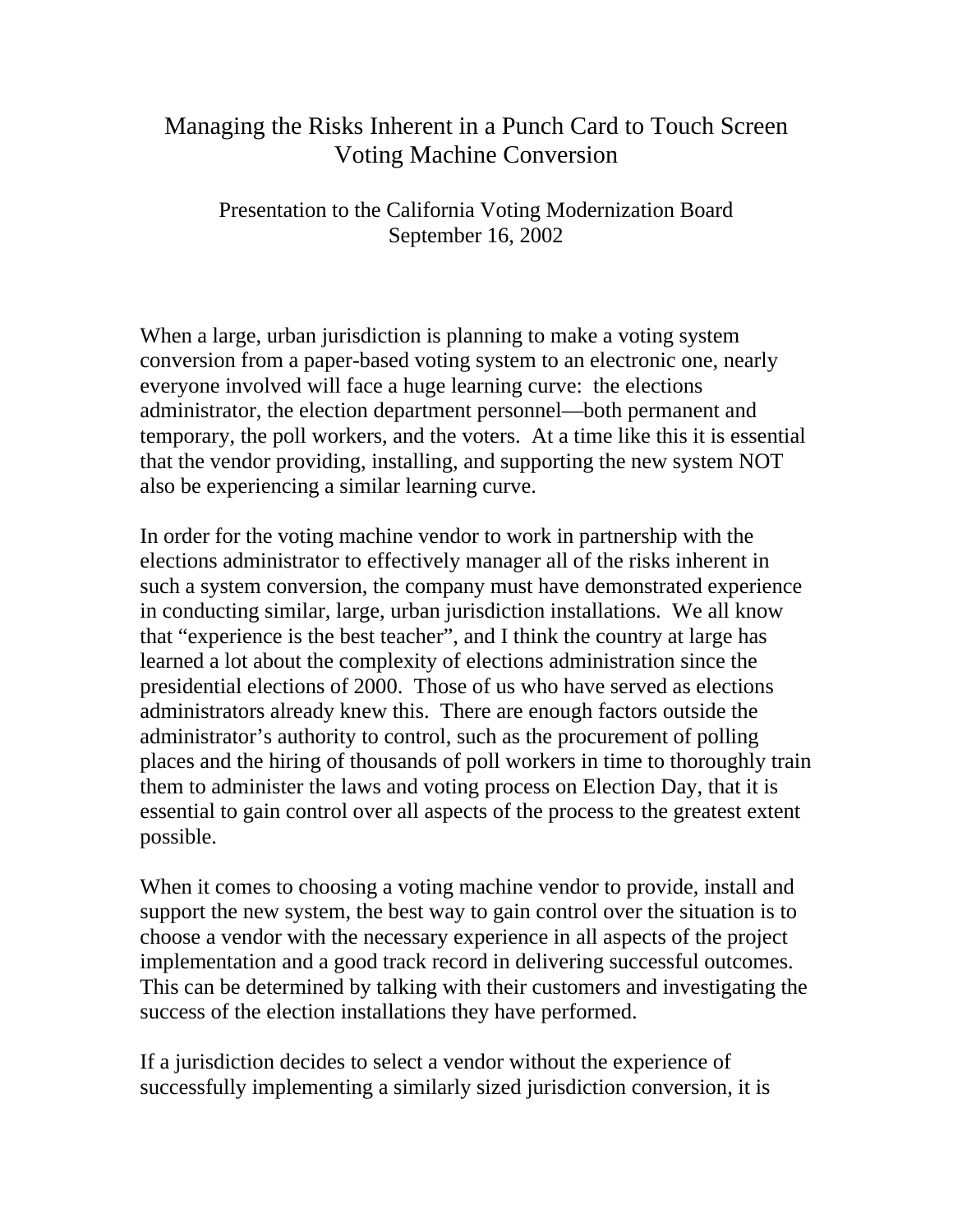Voting Modernization Board September 16, 2002 Page 2

essential to have the luxury of time in order to test the system's hardware, software, user friendliness, both on the part of the poll worker and the voter, and reporting accuracy. Secondly, it is essential to introduce the system to the voters before Election Day, to the extent possible, in order to identify and address any voter interface problems and to expose as many voters as possible to the new system before it comes time for them to vote on it.

Attached are critical characteristics to consider when choosing a voting machine vendor for a new voting system implementation. It is important to note that successful elections were held in Southern Florida's  $3^{rd}$ ,  $4^{th}$ , and  $5^{th}$ largest counties on September 13, 2002. One of these counties, Palm Beach County, is a democratic stronghold and suffered the same degree of problems that Miami-Dade and Broward counties did during the 2000 presidential election. The supervisors of these large, urban Southern Florida counties deserve tremendous credit for their successful elections. It is also important to note that they all contracted with the same, experienced vendor: Sequoia Voting Systems. Californians are well aware of Mischelle Townsend's successful touch screen voting system installation during the 2000 presidential election—the first in the nation. Mischelle is an outstanding administrator with vision, and she chose Sequoia Voting Systems to be her partner in such an important and risk-laden project.

I am a former election administrator from large jurisdictions in Texas, Nevada and California. In 1994 I began a punch card to (DRE) conversion in Clark County, Nevada. This was the largest voting system conversion of its kind in the nation at the time. I learned many things in conducting this conversion. The most important of those lessons were: 1) It is essential to choose a vendor with experience and the commitment to make the project a success whatever the cost; 2) It is important to change the way poll workers are recruited in order to keep your experienced poll workers and yet maintain control over the polling place in the new environment; and 3) It is critical to develop a poll worker training program that allows each potential poll worker the opportunity to personally open and close the polls on the new voting machines and to test their knowledge of the material rather than assuming that they understood it. Clark County selected Sequoia Voting